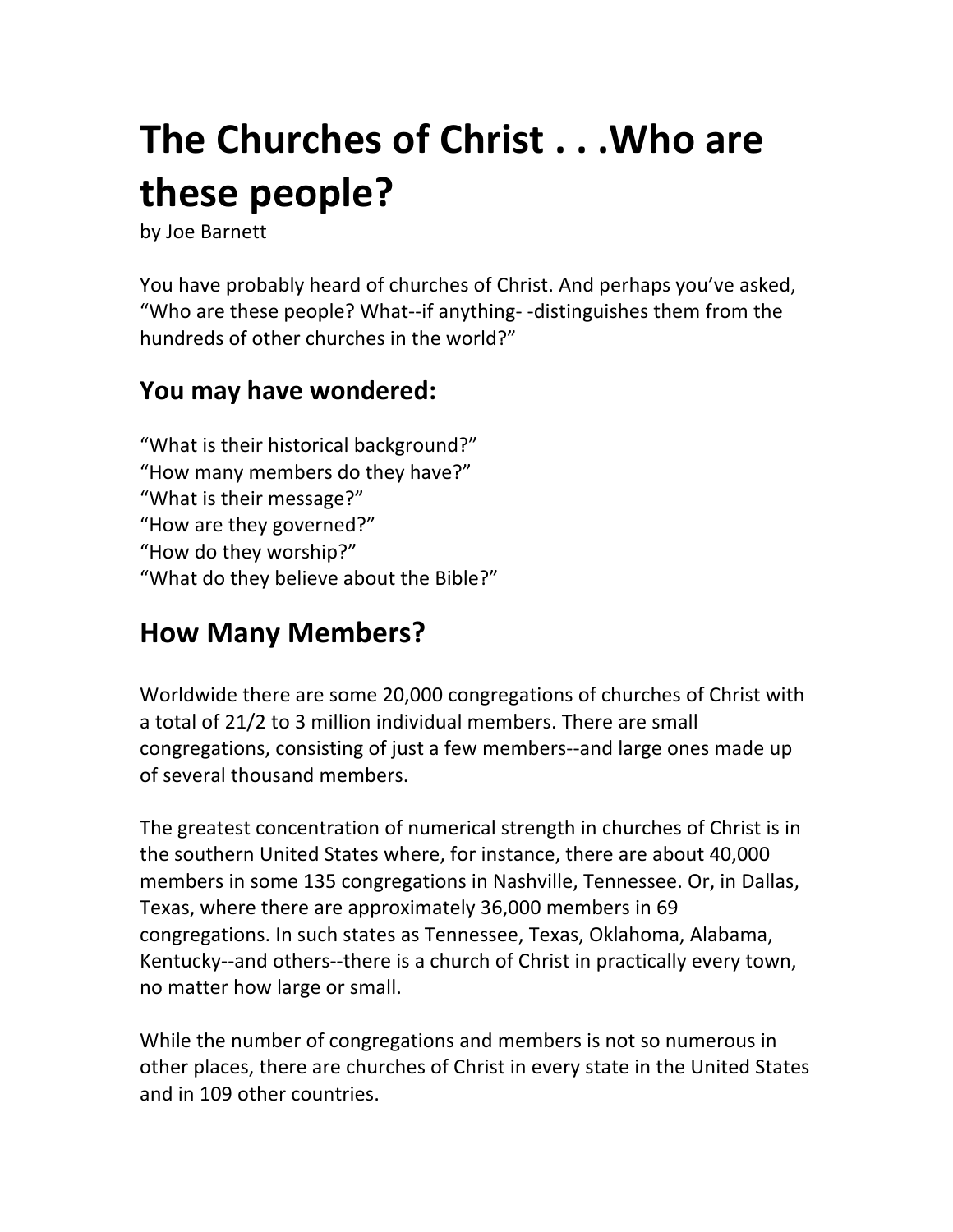## **We're People of Restoration Spirit**

Members of churches of Christ are a people of restoration spirit--wanting to restore in our time the original New Testament church.

Dr. Hans Kung, a well-known European theologian, published a book a few years ago entitled The Church. Dr. Kung lamented the fact that the established church has lost its way; has become burdened down with tradition; has failed to be what Christ planned it should be.

The only answer, according to Dr. Kung, is to go back to the scriptures to see what the church was in its beginning, and then to recover in the twentieth century the essence of the original church. This is what churches of Christ are seeking to do.

In the latter part of the 18th century, men of different denominations, studying independently of each other, in various parts of the world, began to  $ask:$ 

- Why not go back beyond denominationalism to the simplicity and purity of the first-century church?
- Why not take the Bible alone and once again continue "steadfastly in the apostles' teaching..." (Acts 2:42)?
- Why not plant the same seed (the Word of God, Luke 8:11), that first century Christians planted, and be Christians only, as they were?

They were pleading with everyone to throw off denominationalism, to throw away human creeds, and to follow only the Bible.

They taught that nothing should be required of people as acts of faith except that which is evident in the scriptures.

They emphasized that going back to the Bible does not mean the establishment of another denomination, but rather a return to the original church.#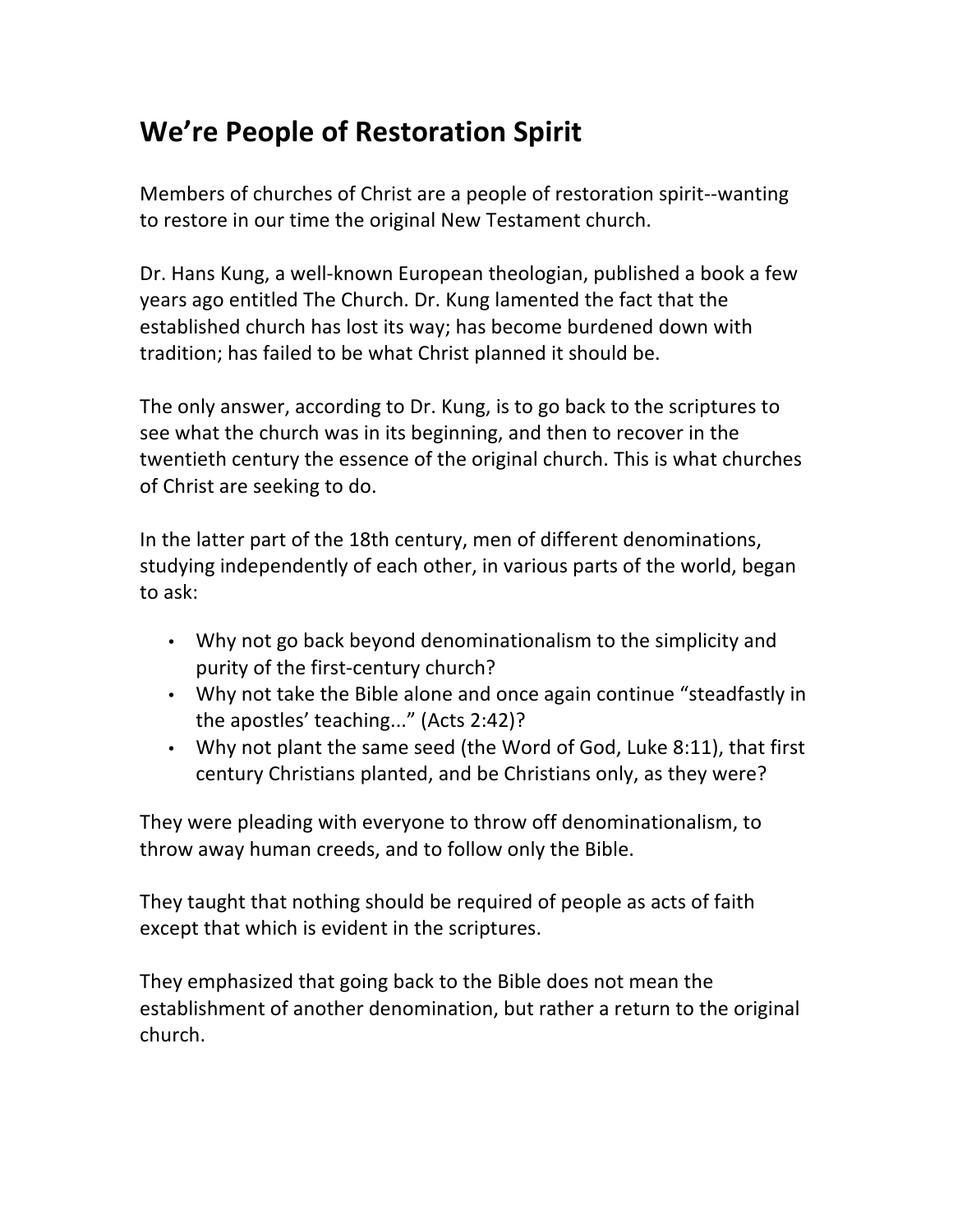Members of churches of Christ are enthusiastic about this approach. With the Bible as our only guide we seek to find what the original church was like and restore it exactly.

We do not see this as arrogance, but the very opposite. We are saving that we do not have the right to ask for men's allegiance to a human organization-but only the right to call upon men to follow God's blueprint.

# **We're Not A Denomination**

For this reason, we are not interested in man-made creeds, but simply in the New Testament pattern. We do not conceive of ourselves as being a denomination --nor as Catholic, Protestant, or Jewish—but simply as members of the church which Jesus established and for which he died.

And that, incidentally, is why we wear his name. The term "church of Christ" is not used as a denominational designation, but rather as a descriptive term indicating that the church belongs to Christ.

We recognize our own personal shortcomings and weaknesses--and this is all the more reason for wanting to carefully follow the all-sufficient and perfect plan God has for the church.

# **Our Unity Based Upon The Bible**

Since God has vested "all authority" in Christ (Matthew 28:18), and since he serves as God's spokesman today (Hebrews 1:1,2), it is our conviction that only Christ has the authority to say what the church is and what we should teach.

And since only the New Testament sets forth Christ's instructions to his disciples, it alone must serve as the basis for all religious teaching and practice. This is fundamental with members of churches of Christ. We believe that teaching the New Testament without modification is the only way to lead men and women to become Christians.

We believe religious division is bad. Jesus prayed for unity (John 17). And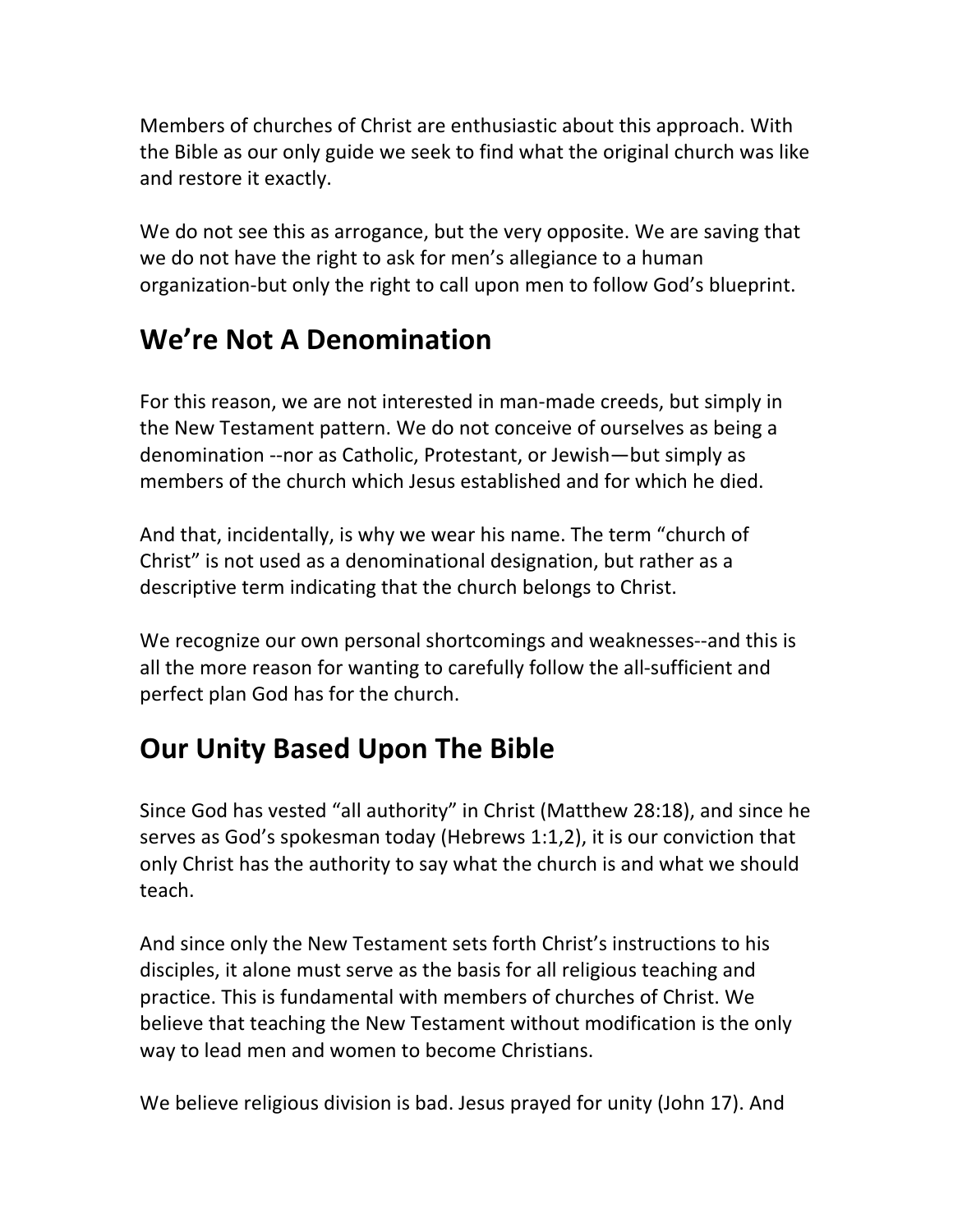later, the apostle Paul begged those who were divided to unite in Christ (1 Corinthians 1).

We believe the only way to achieve unity is by a return to the Bible. Compromise cannot bring unity. And surely no person, nor group of persons, has the right to draw up a set of rules by which everyone must abide. But it is altogether proper to say, "Let's unite by just following the Bible." This is fair. This is safe. This is right.

So churches of Christ plead for religious unity based upon the Bible. We believe that to subscribe to any creed other than the New Testament, to refuse to obey any New Testament command, or to follow any practice not sustained by the New Testament is to add to or take away from the teachings of God. And both additions and subtractions are condemned in the Bible (Galatians 1:6-9; Revelation 22:18,19).

This is the reason the New Testament is the only rule of faith and practice we have in churches of Christ.

# **Each Congregation Is Self-Governed**

Churches of Christ have none of the trappings of modern-day organizational bureaucracy. There are no governing boards--neither district, regional, national nor international--no earthly headquarters and no man-designed organization.

Each congregation is autonomous (self- ruled) and is independent of every other congregation. The only tie that binds the many congregations together is a common allegiance to Christ and the Bible.

There are no conventions, annual meetings, nor official publications. Congregations do cooperate in supporting children's homes, homes for the elderly, mission work, etc. However, participation is strictly voluntary on the part of each congregation and no person or group issues policies or makes decisions for other congregations.

Each congregation is governed locally by a plurality of elders selected from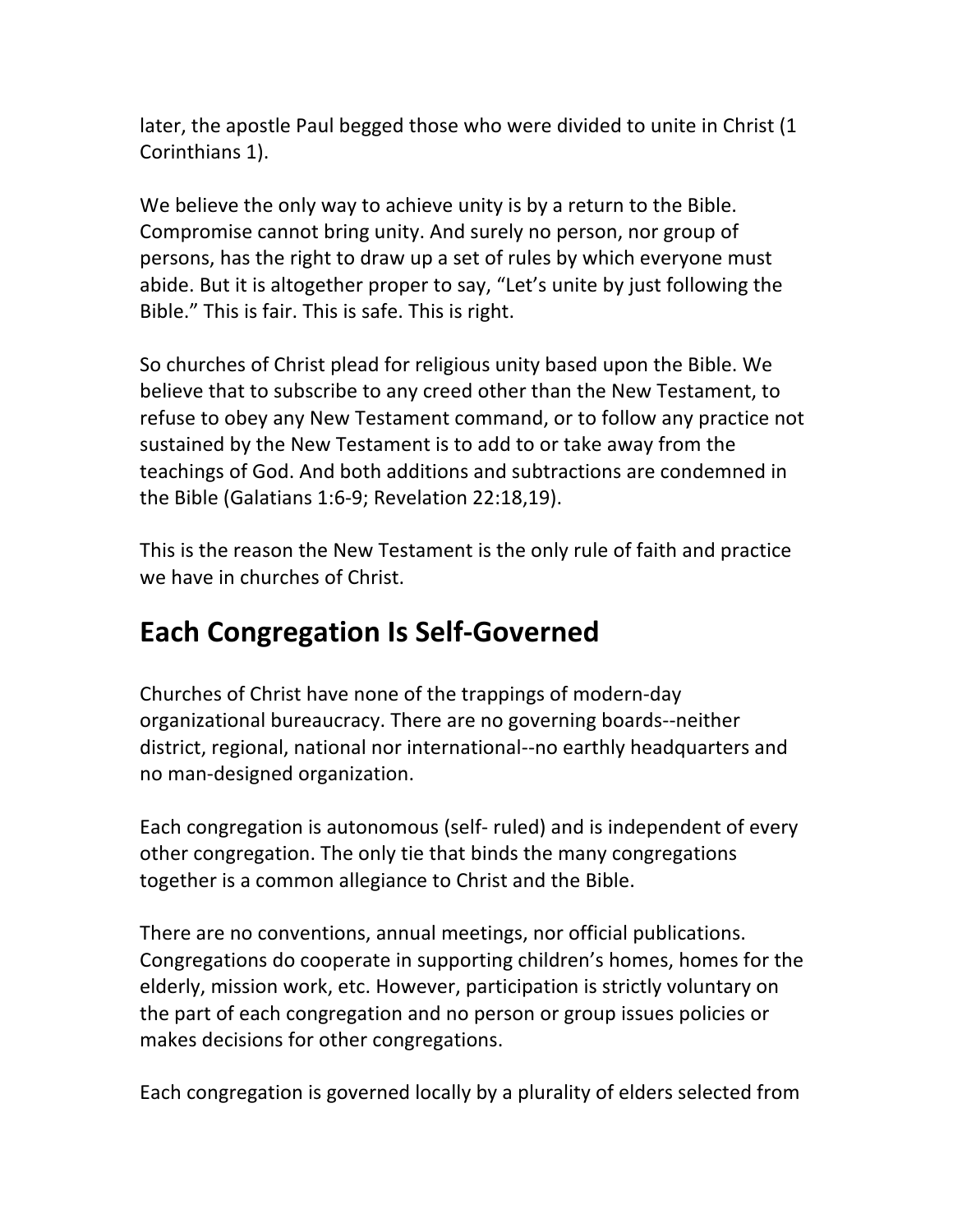among the members. These are men who meet the specific qualifications for this office given in 1 Timothy 3 and Titus 1.

There are also deacons in each congregation. These must meet the biblical qualifications of 1 Timothy 3. I

## **How Do We Worship?**

Worship in churches of Christ centers in five items, the same as in the firstcentury church. We believe the pattern is important. Jesus said, "God is spirit, and those who worship him must worship in spirit and truth" (John 4:24). From this statement we learn three things:

- 1. Our worship must be directed to the right object ... God;
- 2. It must be prompted by the right spirit;
- 3. It must be according to truth.

To worship God according to truth is to worship him according to his Word, because his Word is truth (John 17:17). Therefore, we must not exclude any item found in his Word, and we must not include any item not found in his Word.

In matters of religion we are to walk by faith (2 Corinthians 5:7). Since faith comes by hearing the Word of God (Romans  $10:17$ ), anything not authorized by the Bible cannot be done by faith ... and whatever is not of faith is sin (Romans  $14:23$ ).

The five items of worship observed by the first-century church were singing, praying, preaching, giving, and eating the Lord's Supper.

If you are acquainted with churches of Christ you are probably aware that in two of these items our practice is different from that of most religious groups. So permit me to focus on these two, and state our reasons for what we do.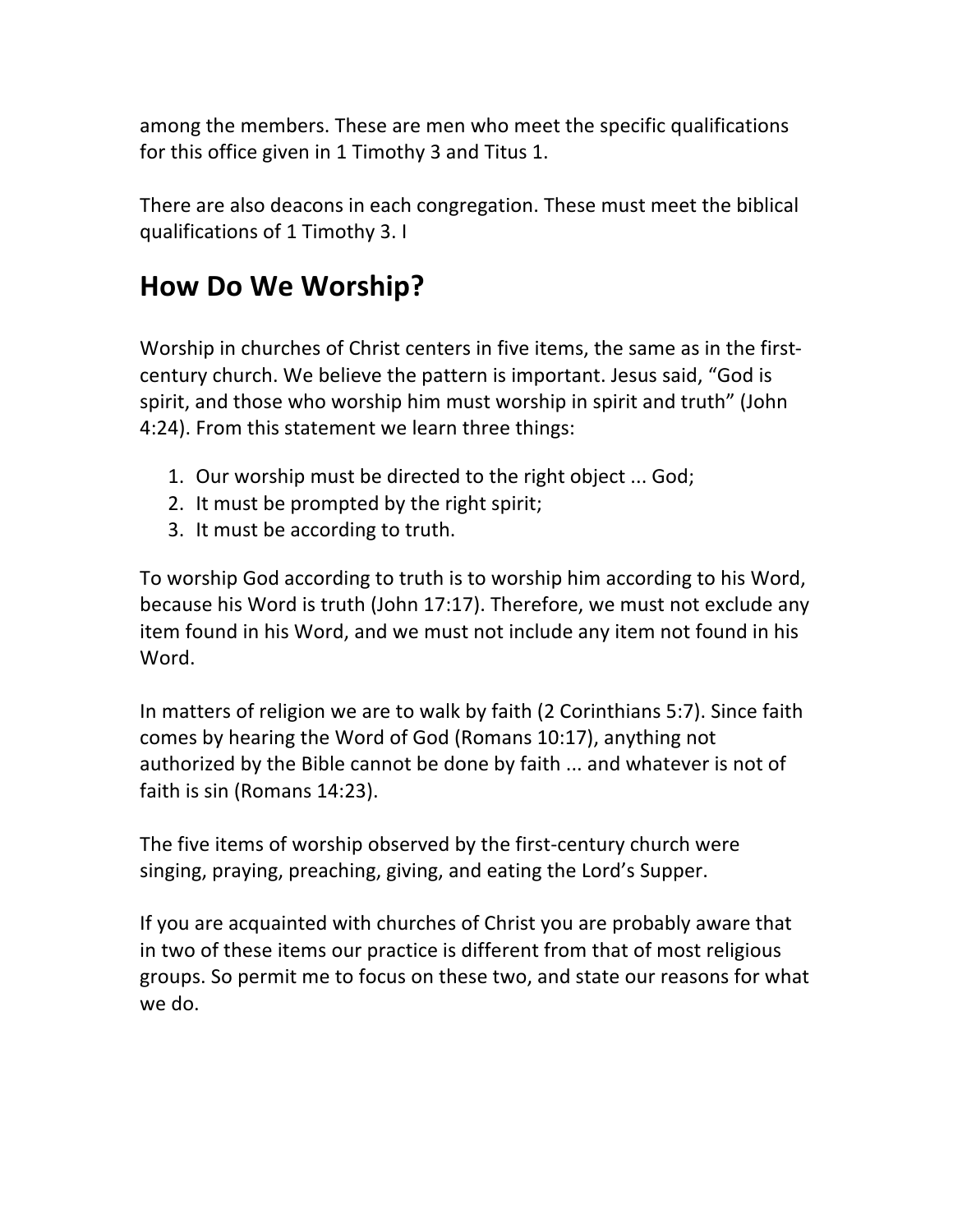# **A\$Cappella\$Singing\$**

One of the things people most frequently notice about churches of Christ is that we sing without the use of mechanical instruments of music—a cappella singing is the only music used in our worship.

Simply stated, here is the reason: we are seeking to worship according to the instructions of the New Testament. The New Testament leaves instrumental music out, therefore, we believe it right and safe to leave it out, too. If we used the mechanical instrument we would have to do so without New Testament authority.

#### There are only 8 verses in the New Testament on the subject of music in **worship. Here they are:**

"And when they had sung a hymn, they went out to the Mount of Olives" (Matthew 26:30).

" about midnight Paul and Silas were praying and singing hymns to God  $\ldots$ "(Acts 16:25).

"Therefore I will praise Thee among the Gentiles, and sing to thy name" (Romans 15:9).

".  $\ldots$  I will sing with the spirit and I will sing with the mind also" (1 Corinthians 14:15).

".  $\ldots$  be filled with the Spirit, addressing one another in psalms and hymns and spiritual songs, singing and making melody to the Lord with all your heart" (Ephesians 5:18,19).

"Let the word of Christ dwell in you richly, as you teach and admonish one another in all wisdom, and as you sing psalms and hymns and spiritual songs with thankfulness in your hearts to God" (Colossians 3:16).

"I will declare thy name unto my brethren, in the midst of the church will I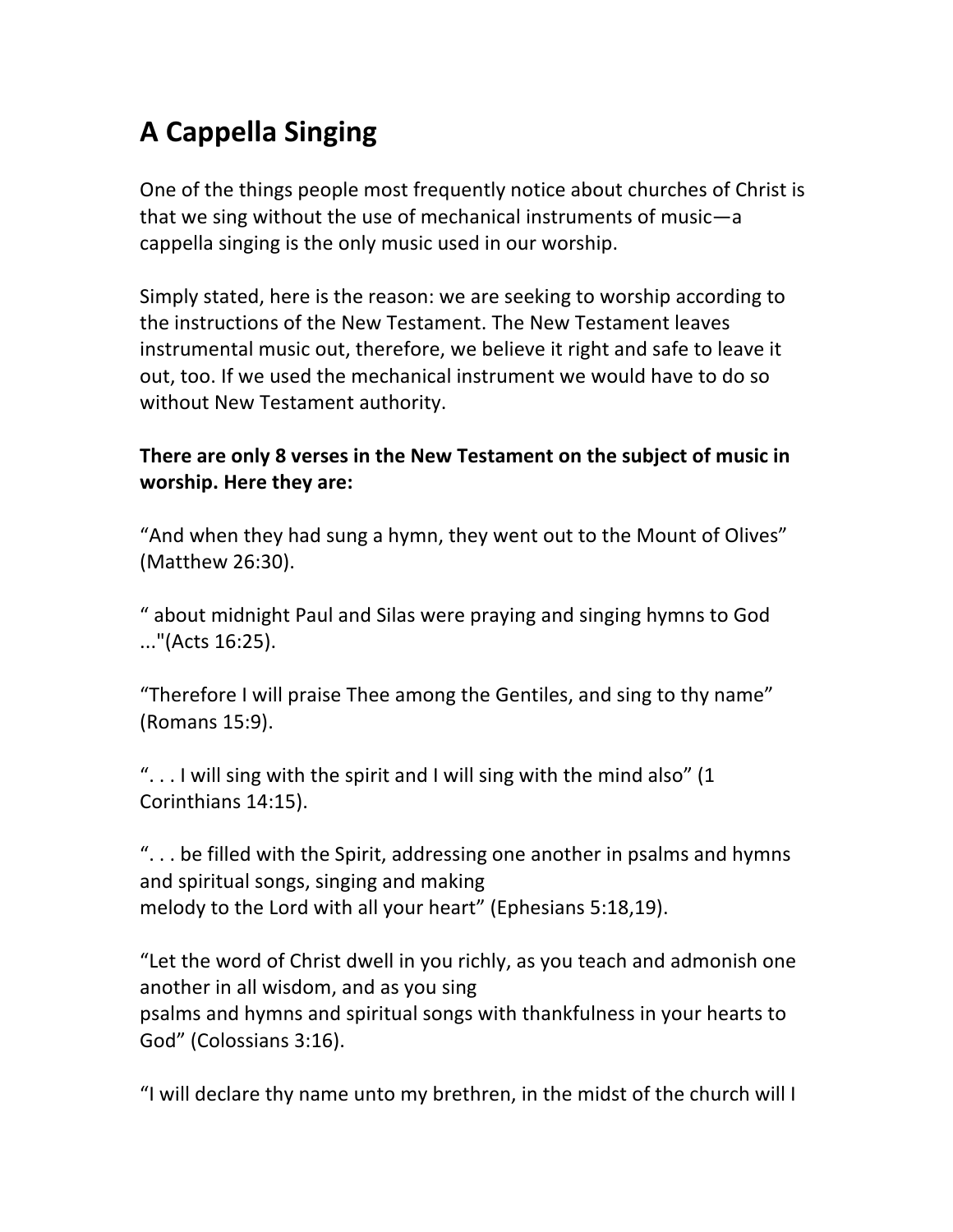sing praise unto Thee" (Hebrews 2:12).

"Is any one among you suffering? Let him pray. Is any cheerful? Let him sing praise" (James 5:13).

The mechanical instrument of music is conspicuously absent in these passages.#

Historically, the first appearance of instrumental music in church worship was not until the sixth century A.D., and there was no general practicing of it until after the eighth century.

Instrumental music was strongly opposed by such religious leaders as John Calvin, John Wesley and Charles Spurgeon because of its absence in the New Testament.

# **Weekly Observance of The Lord's Supper**

Another place where you may have noticed a difference between churches of Christ and other religious groups is in the Lord's Supper. This memorial supper was inaugurated by Jesus on the night of his betrayal (Matthew 26:26-28). It is observed by Christians in memory of the Lord's death (1 Corinthians 11:24,25). The emblems - unleavened bread and fruit of the vine - symbolize the body and blood of Jesus (1 Corinthians 10:16).

Churches of Christ are different from many in that we observe the Lord's Supper on the first day of every week. Again, our reason centers in our determination to follow the teaching of the New Testament. It says, describing the practice of the first-century church, "And upon the first day of the week . . . the disciples came together to break bread ..." (Acts 20:7).

Some have objected that the text does not specify the first day of every week. This is true--just as the command to observe the Sabbath did not specify every Sabbath. The command was simply, "remember the Sabbath day to keep it holy" (Exodus 20:8). The Jews understood that to mean every Sabbath. It seems to us that by the same reasoning "the first day of the week" means the first day of every week.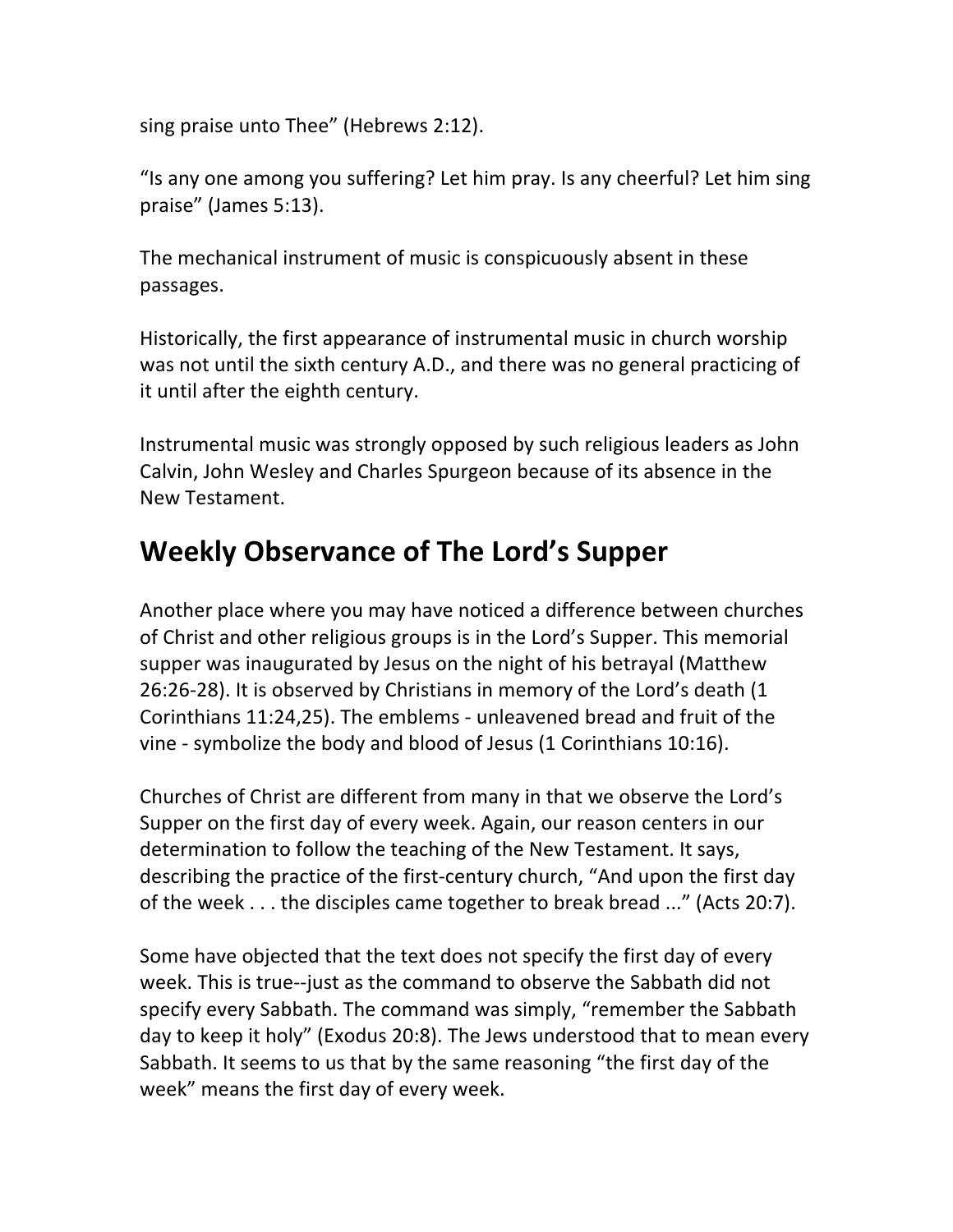Again, we know from such respected historians as Neander and Eusebius that Christians in those early centuries took the Lord's Supper every Sunday.

# **Becoming A Part Of The Family**

Perhaps you are wondering, "How does one become a member of the church of Christ?" What are the terms of membership?

Churches of Christ do not speak of membership in terms of some formula that must be followed for approved acceptance into the church. The New Testament gives certain steps that were taken by people in that day to become Christians. When a person became a Christian he automatically was a member of the church.

The same is true of churches of Christ today. There is no separate set of rules or ceremonies that one must follow to be inducted into the church. When one becomes a Christian he, at the same time, becomes a member of the church. No further steps are required to qualify for church membership.

On the first day of the church's existence those who repented and were baptized were saved (Acts 2:38). And from that day forward all those who were saved were added to the church (Acts 2:47). According to this verse (Acts 2:47) it was God who did the adding. Therefore, in seeking to follow this pattern, we neither vote people into the church nor force them through a required series of studies. We have no right to demand anything beyond their obedient submission to the Savior.

#### The conditions of pardon which are taught in the New Testament are:

- 1. One must hear the gospel, for "faith comes by hearing the word of God" (Romans 10:17).
- 2. One must believe, for "without faith it is impossible to please God" (Hebrews 11:6).
- 3. One must repent of past sins, for God "commands all men, everywhere to repent" (Acts 17:30).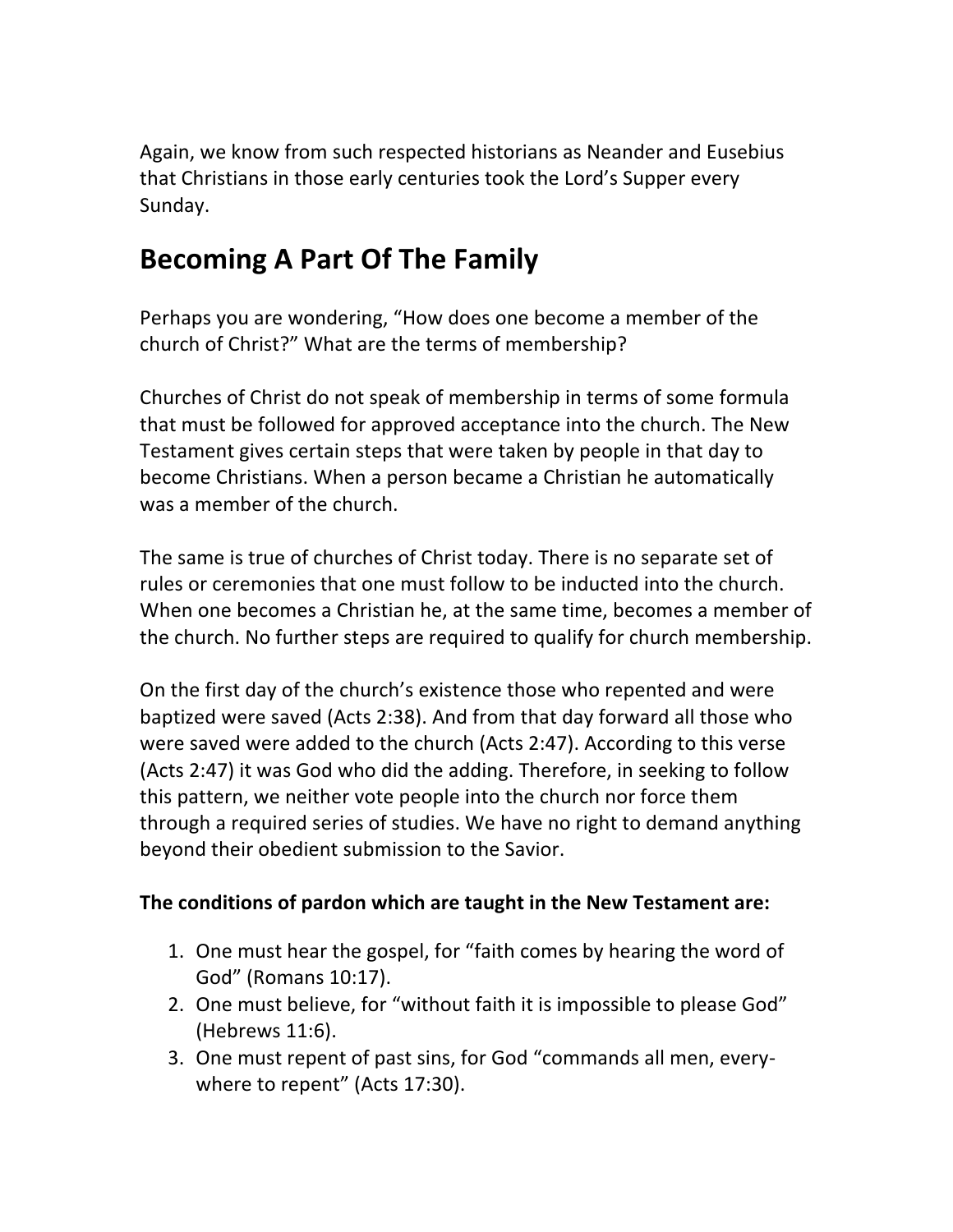- 4. One must confess Jesus as Lord, for he said, "He that confesses me before men, him will I also confess before my father who is in heaven" (Matthew 10:32).
- 5. And one must be baptized for the remission of sins, for Peter said, "Repent, and be baptized every- one of you in the name of Jesus Christ for the remission of your sins..." (Acts 2:38).

# **The Bible And Baptism**

Churches of Christ have a reputation for placing much stress on the need for baptism. However, we do not emphasize baptism as a "church" ordinance," but as a command of Christ. The New Testament teaches baptism as an act which is essential to salvation (Mark 16:16; Acts 2:38; Acts  $22:16$ ).

We do not practice infant baptism because New Testament baptism is only for sinners who turn to the Lord in belief and penitence. An infant has no sin to repent of, and cannot qualify as a believer.

The only form of baptism we practice in churches of Christ is immersion. The Greek word from which the word "baptize" comes means "to dip, to immerse, to sub- merge, to plunge." And the Scriptures always point to baptism as a burial (Acts 8:35-39; Romans 6:3,4; Colossians 2:12).

#### **Baptism is extremely important because the New Testament sets forth** the following purposes for it:

- 1. It is to enter the kingdom (John 3:5).
- 2. It is to contact Christ's blood (Romans 6:3,4).
- 3. It is to get into Christ (Galatians 3:27).
- 4. It is for salvation (Mark 16:16; 1 Peter 3:21).
- 5. It is for the remission of sins (Acts 2:38).
- 6. It is to wash away sins (Acts 22:16).
- 7. It is to get into the church (1 Corinthians  $12:13$ ; Ephesians 1:23).

Since Christ died for the sins of the whole world and the invitation to share in his saving grace is open to everyone (Acts  $10:34,35$ ; Revelation 22:17),